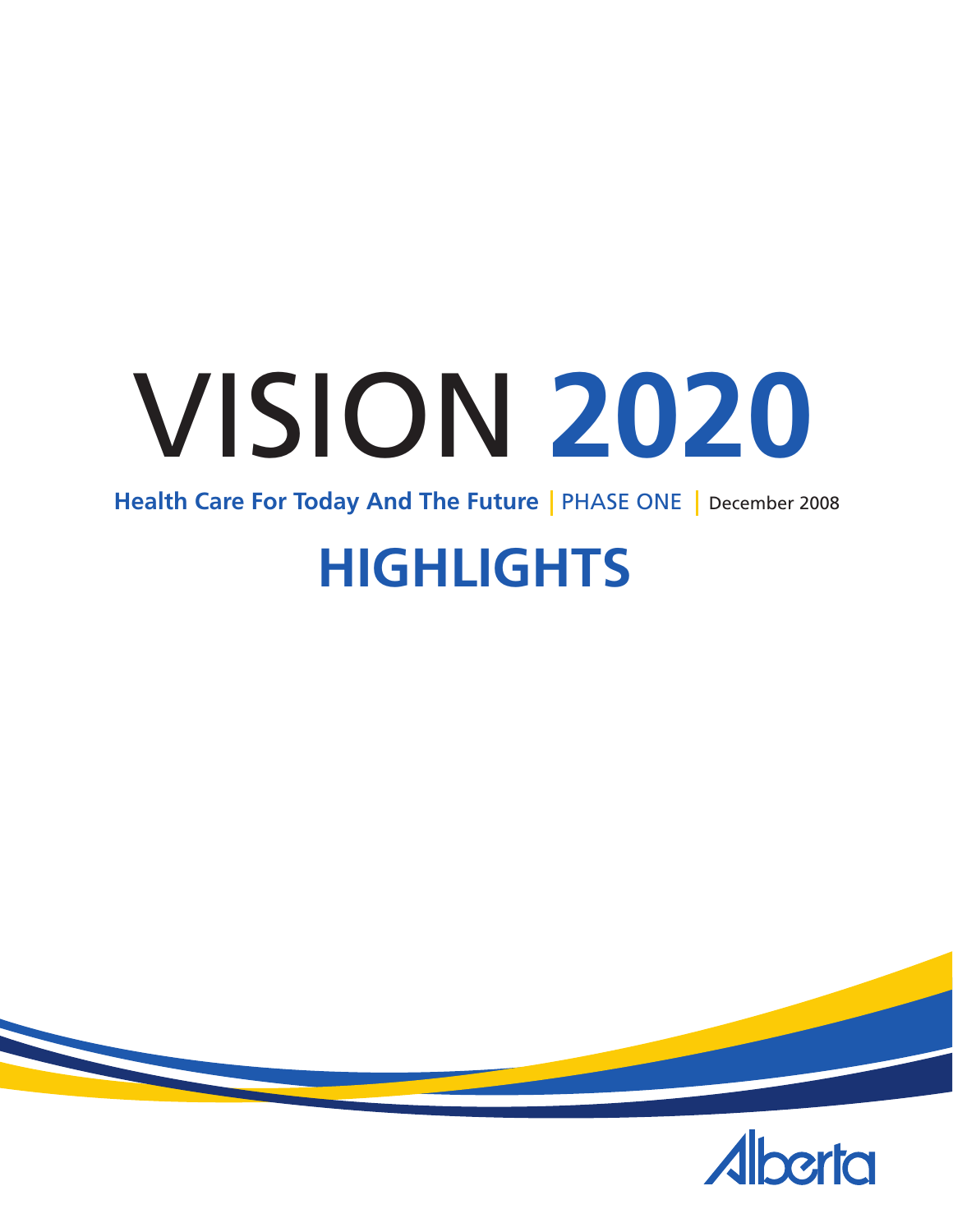Albertans need and deserve an excellent health-care system. A system that provides the care we need today and tomorrow.

**Vision 2020** identifies a new direction for Alberta's health system. This is a public health care system that is more effective and accountable and improves the quality of and accessibility to health services.

**Vision 2020** sets the course for a health system that is geared to the needs of the patient. It recognizes that we all need to take more responsibility for our health and use the health care system in an appropriate way. **Vision 2020** is about a stronger, more efficient and sustainable publicly-funded health system.

**Vision 2020** addresses these challenges:

**Health-care facilities are not used equitably.**

Alberta's largest hospitals and long-term care facilities operate above an average of 90 per cent occupancy, while more than half of hospitals with fewer than 20 beds operate below 75 per cent occupancy.

**Access to some services takes too long.** Patients with non-urgent health concerns are using emergency departments while too many continuing care patients are being cared for in hospitals. This backs up admissions in hospitals and delays emergency room admissions and hospital services for people needing scheduled surgical procedures.

#### **There are critical shortages of health service providers.**

Alberta needs more than 1,500 nurses, and by 2020 the province may be short by more than 6,000 nurses. There is also a growing shortage of pharmacists, physical therapists, medical technologists, and especially health-care aides.

**Our population is growing, rapidly aging and facing a significant burden of chronic disease.** Alberta's population is predicted to grow by another half million people by the year 2020, driving up demand for hospital and long-term care beds. Caring for people with chronic diseases and cancer will continue to drive up health-care costs.

#### **Health-care costs continue to rise.**

Today health-care spending is \$13.4 billion or 35 per cent of all provincial spending. In 2007/2008 regional health authorities spent \$8 billion, an amount that could grow to \$24 billion by 2020.

# **Finding the Alberta solution**

These challenges are not unique to Alberta. Other provinces and countries are now paying health-care costs that outpace the demands of other public programs and economic growth.

Without substantial changes, a new 300-bed hospital will have to be built every two years to meet growing demands. At the same time, a shortage of health-care providers will make this a near impossible task.

An Alberta solution must be found. A balance must be made between meeting complex health-care demands and maintaining a system that is efficient and sustainable.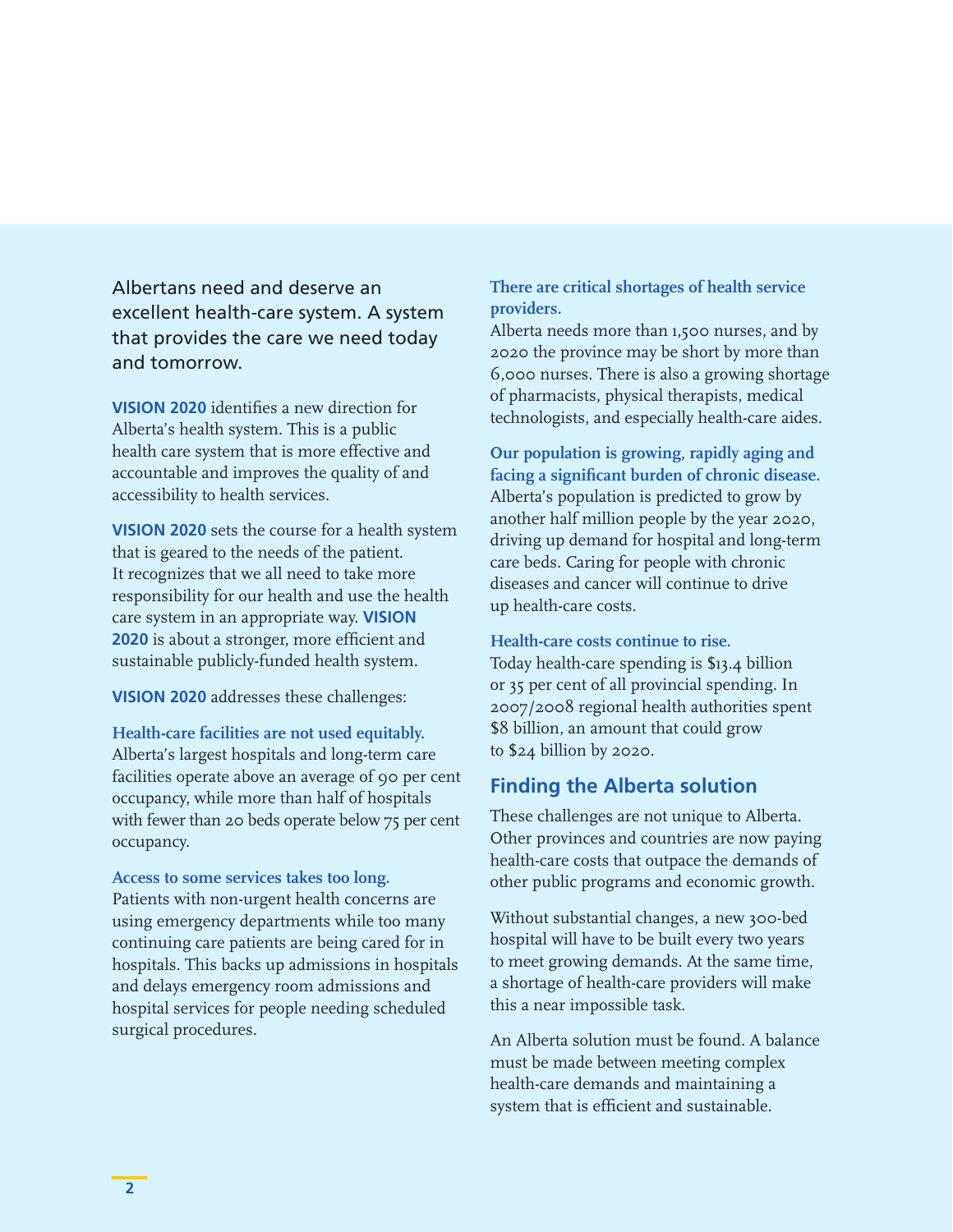**VISION 2020** will tackle **five key goals** to improve Alberta's health-care system:

# 1. Providing the right service, **in the right place and at the right time**

Health-care delivery needs to expand beyond the traditional bricks and mortar of hospitals and nursing homes.

# **The right services for an aging population**

In 20 years, one in five Albertans will be over the age of 65. This means that more than 750,000 seniors will live in the province by 2028. Providing care options that closely match patients' needs will continue to be even more crucial as Alberta's population ages and we see an increased burden of diseases such as diabetes, hypertension and asthma.

# **The right services for mental health**

There are a variety of community care approaches that effectively serve individuals with mental illness. Throughout Alberta, there are several innovative mental health programs currently underway. These include short-stay programs in Edmonton and Calgary, telemental health, shared care programs and the use of community-based care facilities.

#### **GOAL 1 - What we need to do:**

- Enhance services in short stay, nonhospital facilities and other clinic-type arrangements as an alternative to
- Develop incentive and training programs to encourage local recruitment of key
- Develop more assisted living and supportive housing options for seniors;
- Address the need for more mental health and addictions services in non-hospital facilities and community settings, and
- Set performance benchmarks and targets that measure progress towards themes and monitor progress through quality assurance and compliance checking.

# 2. Enhancing access to high quality services in **rural areas**

Innovative ways to deliver services to rural Albertans need to be found. These options can include greater use of telehealth services, integrating emergency medical services with specialist/diagnostic and acute care services and expanding selected rural hospitals.

• Telehealth technology connects Albertans with health providers, no matter where they live. It connects patients and specialists securely and confidentially with pictures, voices and information so effective health-care decisions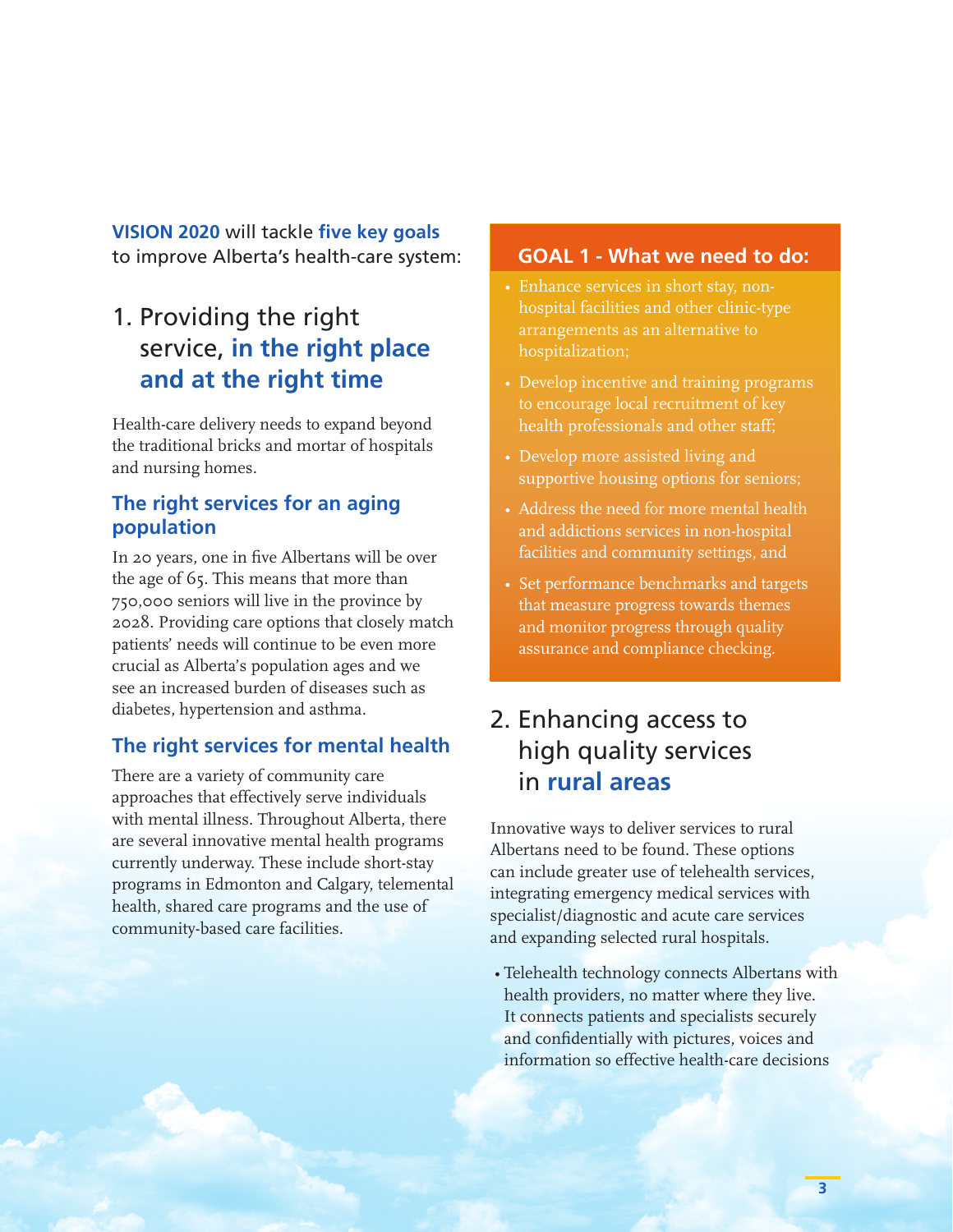can be made. Alberta already has one of the largest and best integrated telehealth networks in North America.

• Highly trained paramedics can have a phone conversation with a physician to determine whether a patient can actually be treated on site and released, or taken to a walk-in clinic, instead of requiring a trip to the emergency department.

#### **GOAL 2 - What we need to do:**

- Review the range of services at hospitals that are existing, approved and underway, and those in the capital planning process to ensure they reflect local requirements and evaluate what services can be delivered more effectively in either shortstay care, outpatient care or other clinictype arrangements;
- intake assessment and triage for select services to improve co-ordination on a
- Enable emergency medical technicians to practise to the full extent of their knowledge and skills, supported by necessary medical supervision and training requirements;
- Develop incentive programs modeled after initiatives such as the Rural Physician Action Plan to encourage other professions to work in rural settings; and
- • Promote use of telehealth for preventative care, treatment purposes, and increased access in local communities.

# 3. Matching workforce supply to **demand for services**

A modern health system requires multidisciplinary teams and increased flexibility, and as a result the skills and training of health providers have been expanded in recent years.

There are now 29 primary care networks that provide basic health services to more than 1.9 million people in communities across Alberta. Primary care networks involve more than 1,600 physicians, as well as nurse practitioners, pharmacists, registered nurses, dietitians, physical therapists and other providers.

Pharmacists, registered nurses, dietitians, physical therapists and other providers can provide many health services that don't require a doctor. Instead of relying on a physician to help control their diabetes, for instance, a diabetic can see a pharmacist at the local drugstore for diabetes information and advice on topics such as medication, nutrition and exercise. Nurse practitioners can also help manage care for patients with chronic diseases.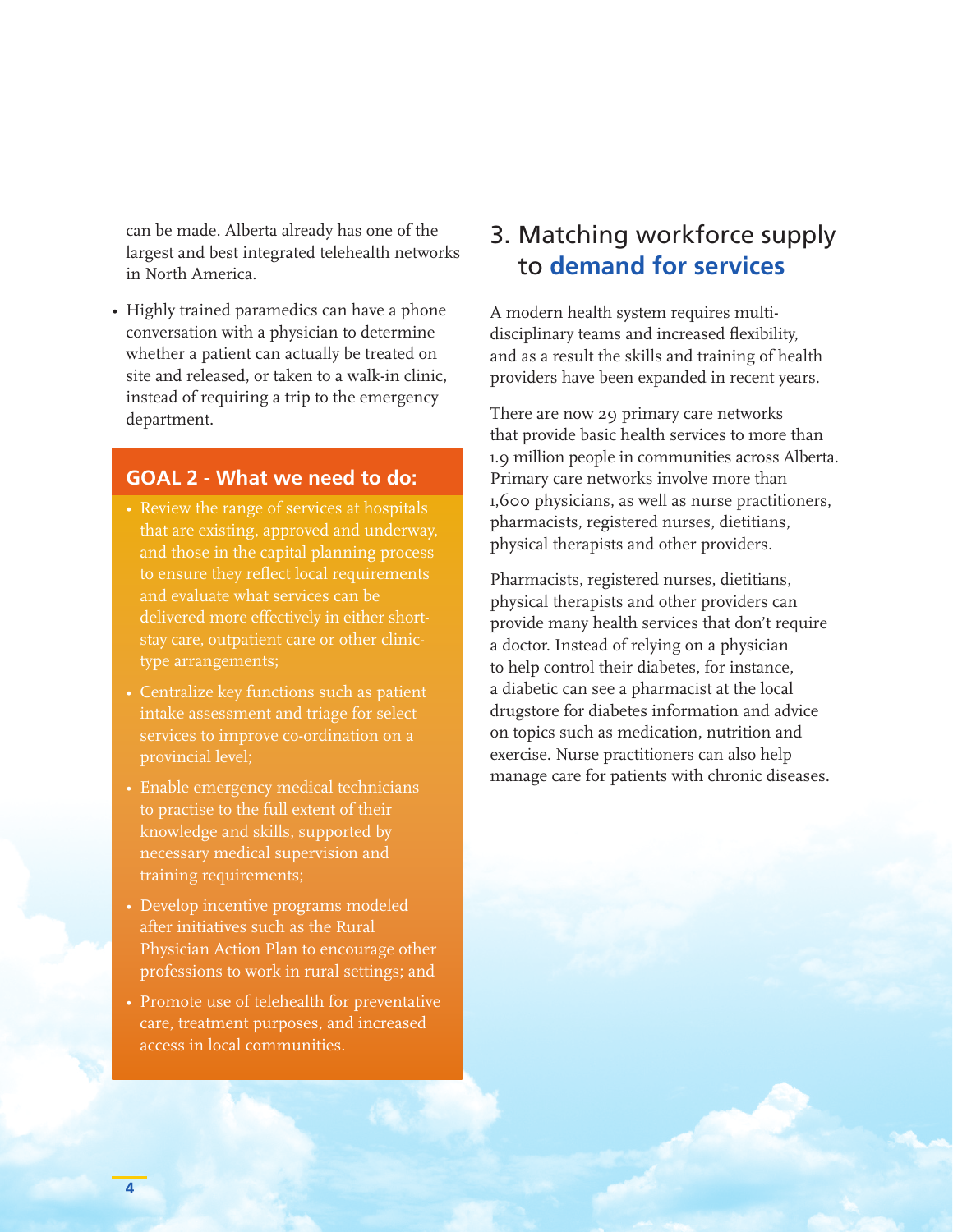## **GOAL 3 - What we need to do:**

- Introduce targeted near-term and longterm recruitment and retention strategies focus on health-care aides and nurses;
- Address barriers that currently limit health-care providers from working to the full extent of their education, skill and experience;
- Support health care providers by implementing revised processes and tools, such as automation, that will help them do the job they have been trained to do;
- Promote team-based care by continuing to focus on the development of models such as primary care networks;
- Increase the percentage of health-care professionals working full-time to improve consistency of care and productivity; and
- Change reimbursement incentives to align with new models of care.

# 4. Improving **co-ordination** and **delivery of care**

Alberta's new single health service board has been established to provide an integrated system of care for residents across Alberta. The goal is for patients to have access to quality health care no matter where they live, while using health resources as effectively as possible.

## **Care teams**

There are many opportunities to maximize and share resources across Alberta. Using teams

of different health-care professionals will allow more physician time to be spent on complex cases. This will allow pharmacists, nurse practitioners and other professionals to assume a greater role in care delivery. New roles such as patient navigators will support and assist patients, physicians and other health-care providers by co-ordinating patient services and acting as a liaison with other health-care providers.

# **Pharmaceuticals**

Prescription drugs are a critical part of modern medicine and are essential in the management of acute and chronic illness. The Alberta government currently spends \$1.2 billion each year on prescription drugs and it is anticipated that total Alberta government pharmaceutical drug spending will reach \$2 billion within five years.

Prescription coverage in Alberta needs to be more accessible, affordable, efficient and therapeutically effective. Better management of government drug benefit programs and purchasing processes for prescription drugs will mean increased sustainability, fairness, consistency and equity across all programs.

# **Information technology**

When patient records are lost or not available where and when they are needed, duplicate testing increases, patient safety is reduced, practitioner and patient time is wasted, and continuity of care decreases. Patients are also frustrated when they have to re-tell their health history to each health practitioner they encounter.

A well designed information technology system will improve information flow, improve access to patient information, and ensure patient safety regardless of the care setting. Alberta Netcare is an online, confidential electronic provincial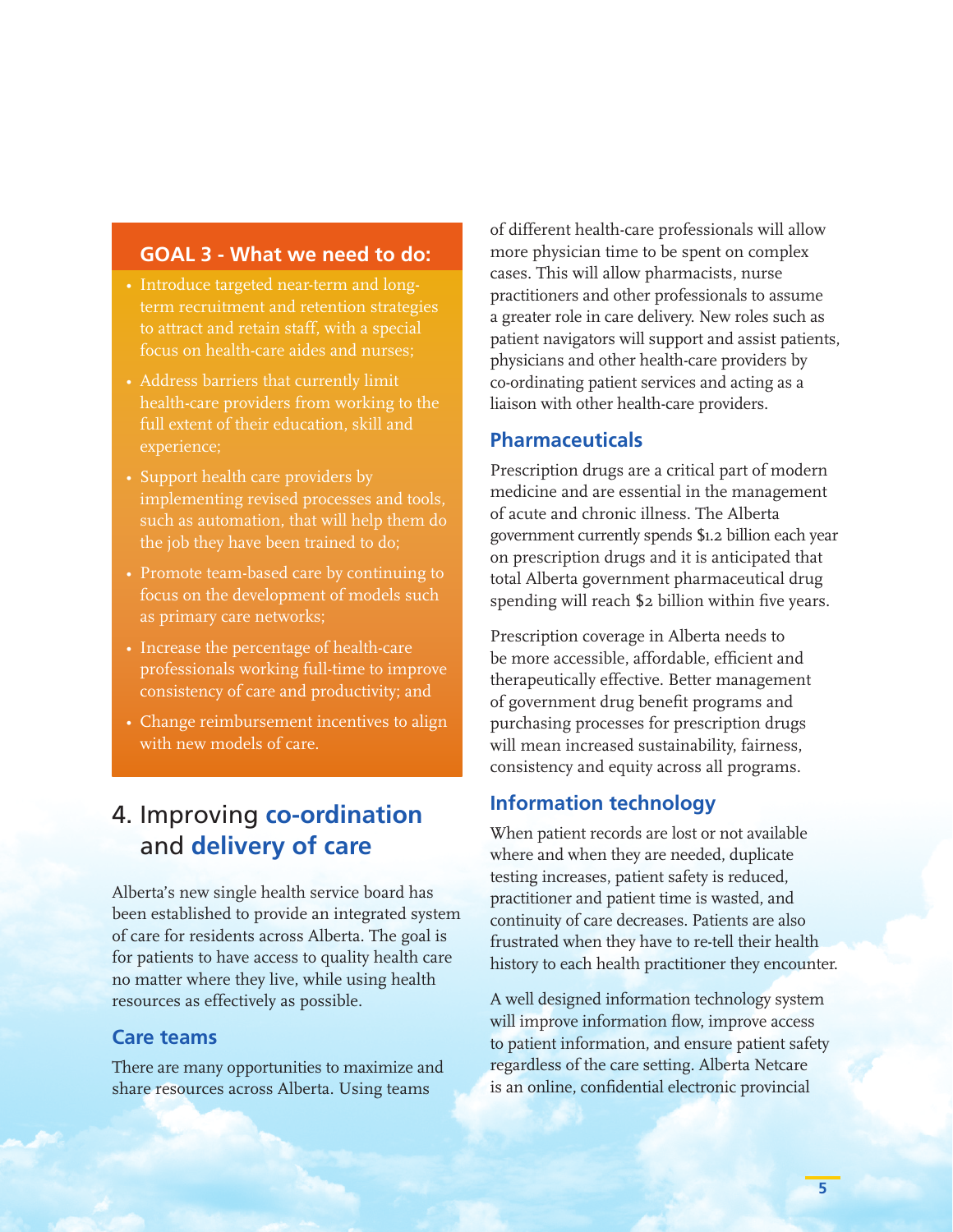health record and a portal (website) that can be accessed by providers across all health settings. Standardized reporting of data will help to ensure information moves with the patient from the hospital to doctors' offices and across regions.

#### **GOAL 4 - What we need to do:**

- co-ordination, starting with cardiac care, cancer services, respiratory disorders, addictions, including the use of technology to monitor wait times in real time;
- Address unique service gaps for mental health, addictions and seniors' care;
- Undertake targeted operational service
- Improve Albertans' awareness of recommended healthy living practices, knowledge of the health system, personal services directly by implementing an on-line, personal and confidential health portal which will be made available to all Albertans;
- Pursue a long-term information and communication technology implementation and consolidation strategy for improved evidence-based decisions and timely information sharing; and
- Develop and implement a patient navigator model to support Albertans in accessing and navigating a co-ordinated and seamless health system.

# 5. Building a strong foundation for **public health**

Public health services are the foundation from which to build a more effective and sustainable health system now and into the future. Services that prevent disease and injury, promote health and protect the health of the population are effective ways to reduce disease and injury.

Improved health outcomes require better co-ordination and collaboration between public health and the delivery of health services, particularly primary health care. Improved health outcomes also require co-ordination between health and other sectors such as education. transportation and urban development.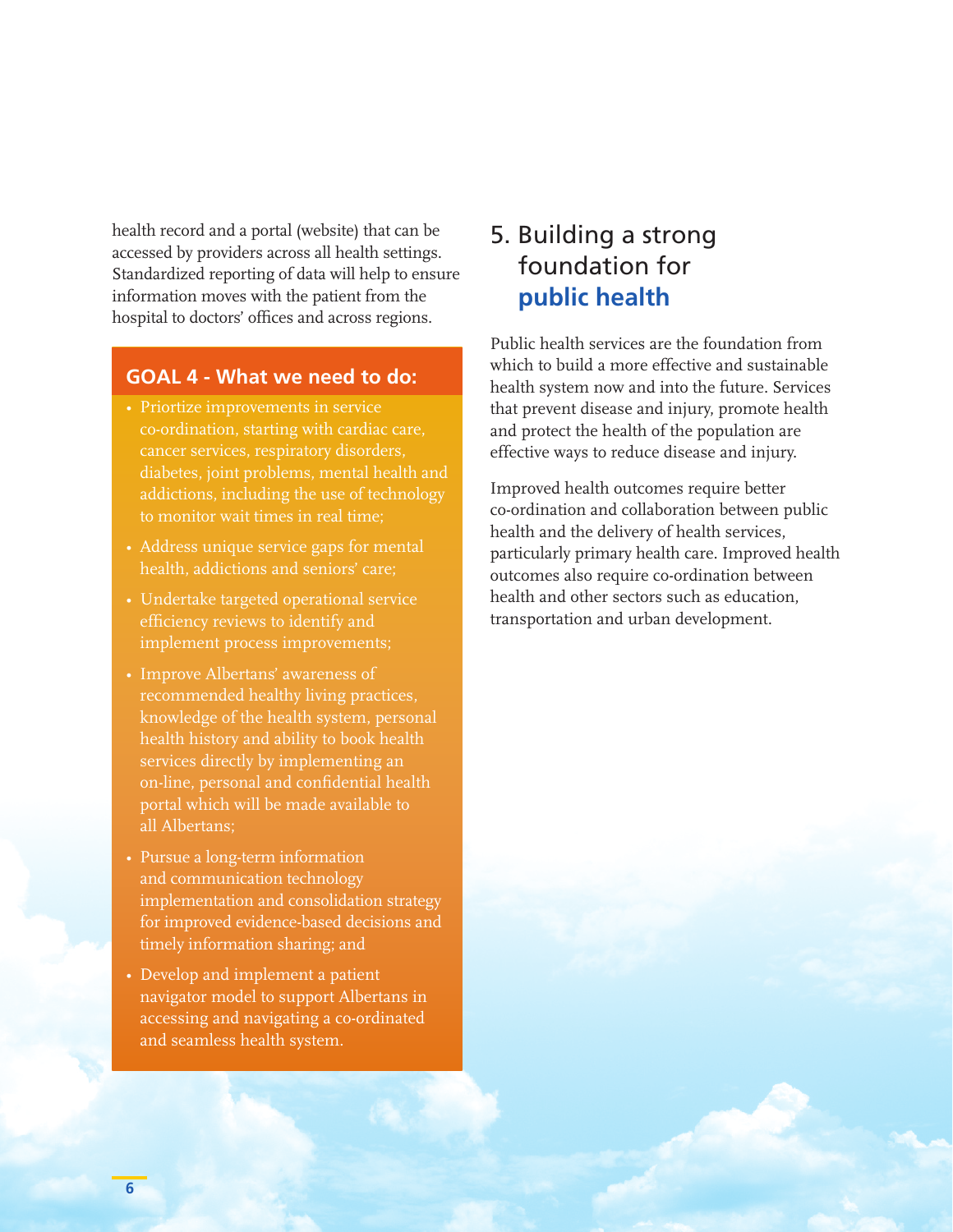# **GOAL 5 - What we need to do:**

- Promote further integration of health promotion and disease and injury such as family physicians, as well as non-health settings such as schools and workplaces;
- Focus on initiatives that support government and communities in encouraging healthy behaviours through the development of supportive and safe
- Promote the Children's Mental Health Plan for Alberta: Three Year Action Plan (2008-2011) by increasing mental health services in schools and communities, reducing risk factors for special populations, and implementing early intervention strategies for children and youth at risk;
- Continue implementing the Alberta Infection Prevention and Control Strategy over the next 10 years and monitor progress on provincial infection prevention and control standards released in January 2008;
- Strengthen population health assessment and surveillance in order to better plan, implement and evaluate health strategies; and
- Develop a health impact assessment process for reviewing all new government policies.

# **Conclusion**

**Vision 2020** lays out a clear vision for Alberta's health system now and in the future.

This vision is about access to services when they are needed, in the right location, and in a way that is sustainable in the years ahead. It is about ensuring we invest in a system that is patientfocused, co-ordinated and efficient.

Achieving the five strategic goals identified in **Vision 2020** will result in:

- A health system that is focused on patients' needs;
- Improvements to patient access and quality care;
- A sustainable health system for the future;
- More effective use of resources and infrastructure; and
- Improvements in the way health services are organized and delivered.

The ultimate goal is to develop a stronger, more effective and sustainable publicly-funded health system for all Albertans.